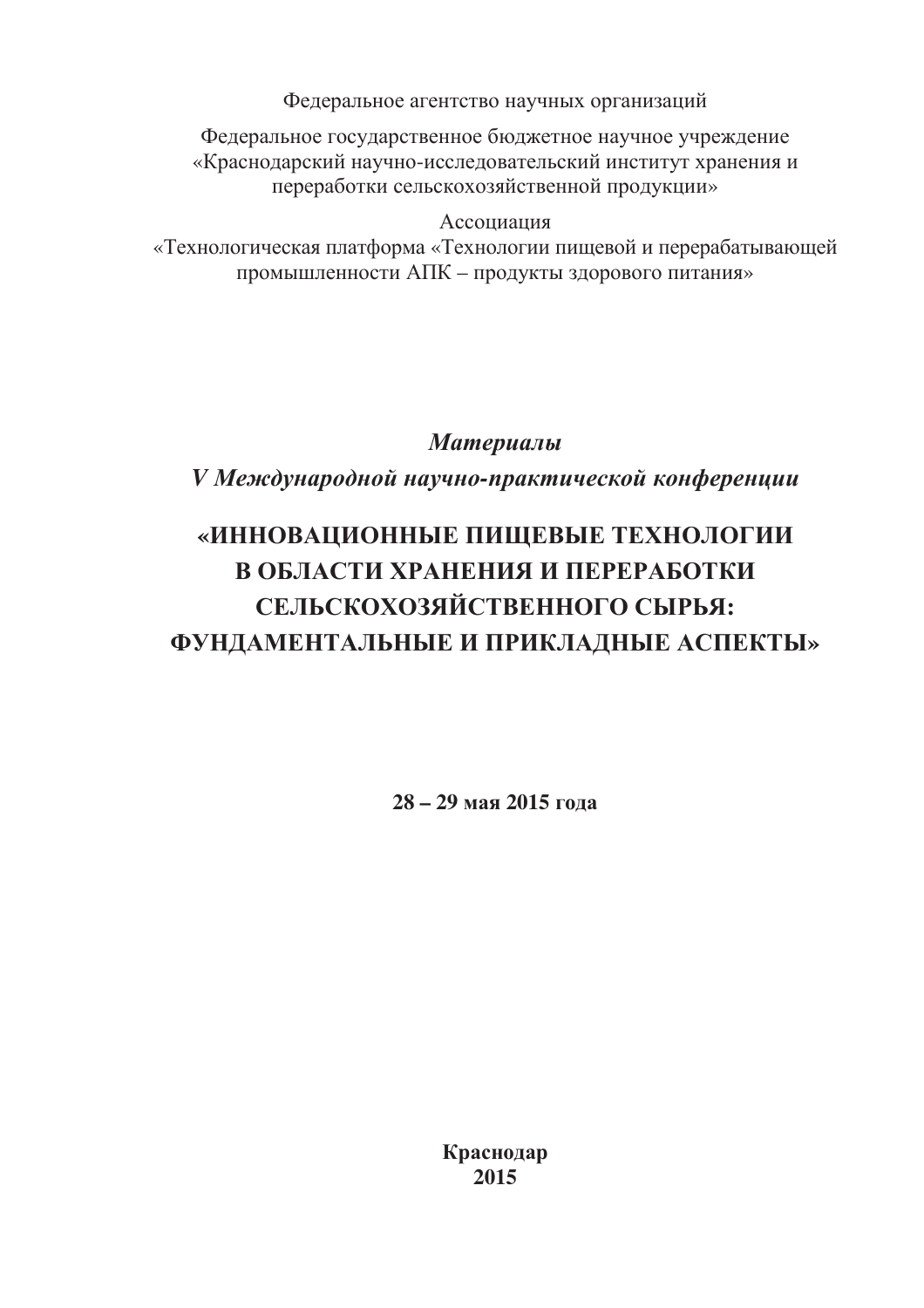#### Редакционная коллегия:

Е.П. Викторова – председатель ред. коллегии, доктор технических наук, профессор, заслуженный деятель науки РФ; В.В. Лисовой - кандидат технических наук; М.В. Лукьяненко - кандидат технических наук; Т.А. Шахрай - кандидат технических наук; А.П. Верещагина - кандидат технических наук; А.В. Черненко - старший научный сотрудник.

Международной научно-практической Материалы V конференции «Инновационные пищевые технологии в области хранения и переработки сельскохозяйственного сырья: фундаментальные и прикладные аспекты»: M34 [Текст] / под общ ред. д-ра техн. наук, проф. Е.П. Викторовой; Фед. агентство научн. организаций; Фед. гос. бюджетное науч. учреждение «Краснодарский НИИ хранения и переработки с.-х. продукции; Ассоциация «Технологическая платформа «Технологии пищевой и перерабатывающей промышленности АПК продукты здорового питания». - Воронеж, 2015. - 400 с.

Представлены материалы научных исследований в области хранения и переработки сельскохозяйственного сырья.

Материалы печатаются в авторской редакции.

ББК 36+36-9 **УДК 664-03** 

© ФГБНУ «Краснодарский НИИ хранения и переработки сельскохозяйственной продукции», 2015 © Ассоциация «Технологическая платформа «Технологии пищевой и перерабатывающей промышленности АПК продукты здорового питания», 2015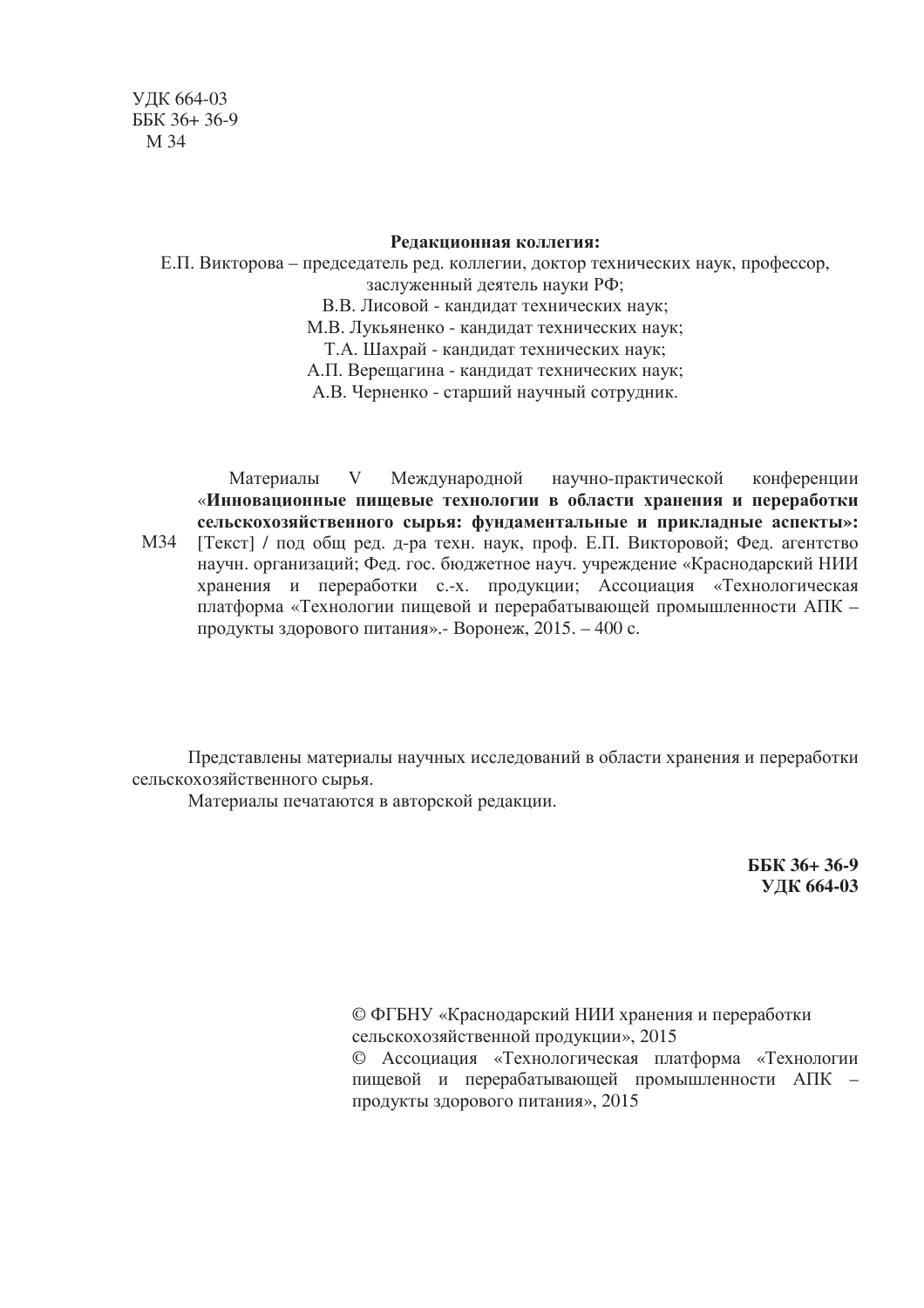#### РАСШИРЕНИЕ АССОРТИМЕНТА МАКАРОННЫХ ИЗДЕЛИЙ НА ОСНОВЕ ИСПОЛЬЗОВАНИЯ КОМПОЗИТНОЙ МУКИ

Изтаев А.И., Искакова Г.К.\*, Жилкайдаров А., Изтаев Б.А. Алматинский технологический университет. Казахстан. e-mail: iskakova-61@mail.ru \*Лицо с которым следует вести переписку

#### Аннотация

В статье рассмотрены перспективы использования композитной муки из зерновых и бобовых культур для повышения пищевой ценности и расширения ассортимента макаронных изделий. Для обоснования целесообразности использования композитной муки из зерновых и бобовых культур в производстве макаронных изделий изучены варочные свойства макаронных изделий и установлены оптимальные дозировки пшеничной и муки из зерновых и бобовых культур в рецептуре, при которых не наблюдались существенные изменения по сравнению с контрольным образцом.

### AN EXPENSION OF PASTA ASSORTMENT BASING ON USAGE OF **COMPOSITE FLOUR**

Iztaev A.I., Iskakova G.K.<sup>\*</sup>, Zhilkaidarov A., Iztaev B.A. Almaty Technological University, Kazakhstan, e-mail: iskakova-61@mail.ru  $A$  person with whom to correspond

#### **Abstract**

The article describes perspectives of composite flour usage from legumes and cereal cultures in order to increase a nutritive value and expand of pasta assortment. To justify the expedience of composite flour, legumes and cereals usage in pasta production, there were studied cooking properties of pasta, and also optimum dosages of wheat flour and flour from legumes and cereals are established as a recipe. During this study, there were observed substantial changes in comparison with the control sample.

#### Введение

На рынке продуктов питания широким спросом пользуются высококачественные и недорогие продукты повседневного ассортимента. Это в полной мере относится к такому незаменимому продукту, как макаронные изделия. Рынок макаронных изделий в настоящее время представлен разнообразными видами макаронных изделий различной формы, размера и с различными добавками, из различного сырья [1, 2].

Целесообразность и эффективность применения различных видов пищевых добавок, в том числе оценивается по их влиянию на качество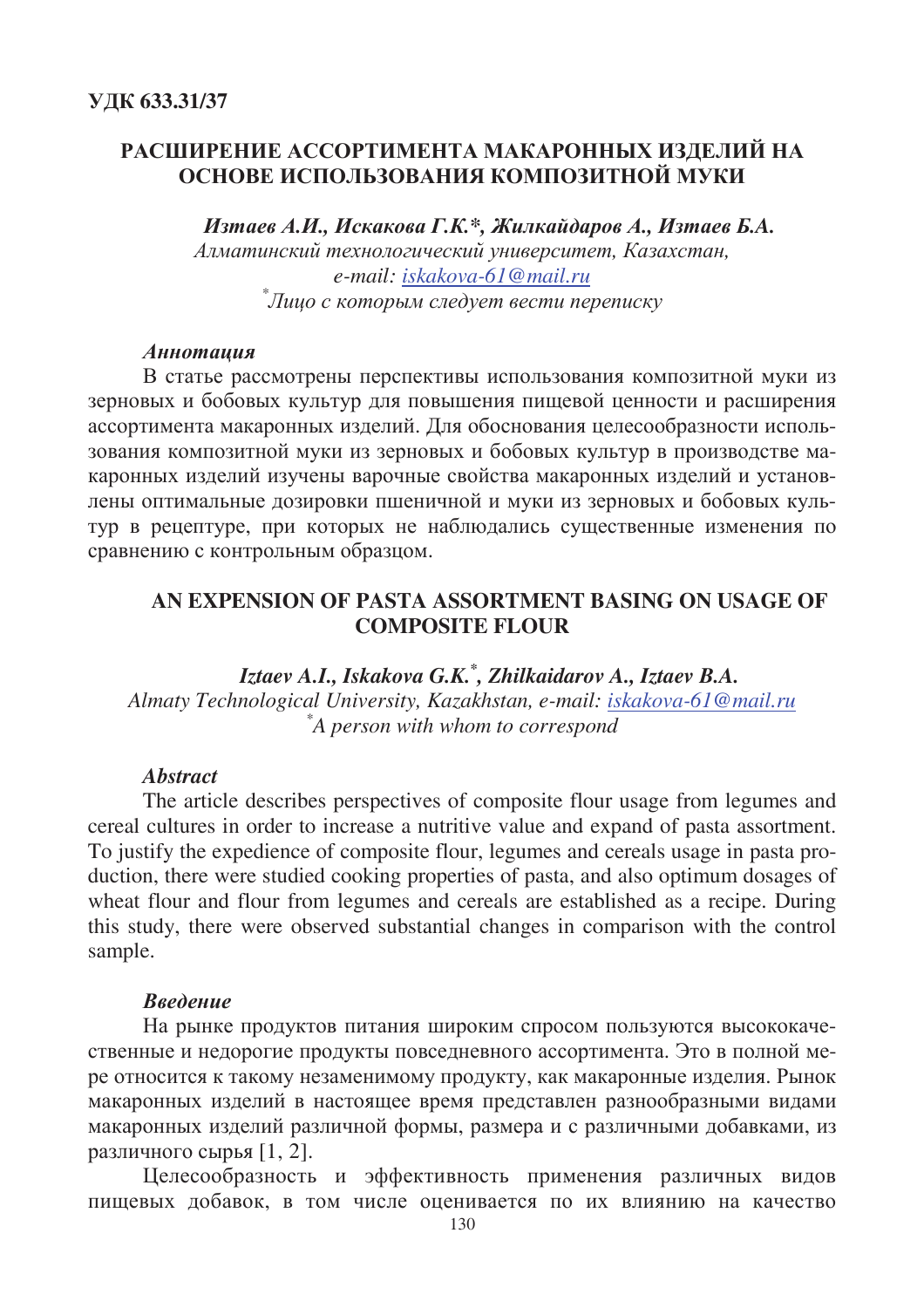продукта и параметры процесса производства: физико-химические и органолептические показатели качества готовых изделий; пищевая ценность готовых изделий; технологический режим производства; производительность оборудования. Правильный выбор добавки для обогащения пищевых продуктов, в том числе, макаронных изделий должен базироваться на теории содержание сбалансированного питания учитывать  $W$ биологически активного вешества  $\overline{B}$ добавке, которое лолжно быть на vpobhe. обеспечивающем профилактические свойства продукта при реальных технологических дозировках, а также гарантировать соблюдение требуемого качества продукта, в том числе, при хранении, варке и т.д. [3-7].

В связи с вышеизложенным, было признано целесообразным изучить влияние композитной муки из зерновых и бобовых культур на качество макаронных изделий.

#### Объекты и методы исследований

В качестве объектов исследований использовали муку пшеничную хлебопекарную высшего сорта (СТ РК 1482-2005); кукурузную (СТ КХ 210420300678-01-2007) и нутовую (СТ КХ 210420300678-05-2007) муку.

Для определения возможных дозировок композитной муки из зерновых и бобовых культур в рецептуре макаронных изделий тесто замешивали в тестомесильном корыте лабораторного пресса ЛМП-1. Муку из зерновых и бобовых культур предварительно перемешивали с пшеничной мукой высшего сорта перед замесом теста.

В ходе исследований оценивали варочные свойства макаронных изделий по продолжительности варки до готовности, количеству воды, поглощенной во время варки изделиями, количеству сухих веществ перешедших в варочную воду, сохранности формы сваренных изделий (ГОСТ 14849-89). **Bapky** макаронных изделий осуществляли до готовности, исходя из соотношения макаронные изделия: вода - 1:10.

#### Результаты исследований

Муку из зерновых и бобовых культур вносили при замесе теста из 2-х компонентной композитной муки в количестве 5,0; 7,5; 10,0; 12,5; 15, 0; 20,0; 25,0 % от массы пшеничной муки высшего сорта, при замесе теста из 3-х компонентной композитной муки - 5,0; 10,0; 15,0; 20,0; 25,0 %. Оценивали варочные свойства макаронных изделий. Контролем являлись изделия, изготовленные из пшеничной муки высшего сорта без добавок.

Результаты исследований приведены в таблице.

В результате исследований установлено, что количество муки из зерновых и бобовых культур оказывало влияние на структуру теста в процессе замеса, внешний вид, вкус, цвет и варочные свойства макаронных изделий.

При применении композитной муки в следующих соотношениях: пшенично-кукурузной 90:10; пшенично-нутовой - 87,5:12,5; пшеничнокукурузно-нутовой - 90:5:5 не наблюдали существенных изменений по органолептическим и физико-химическим показателям по сравнению с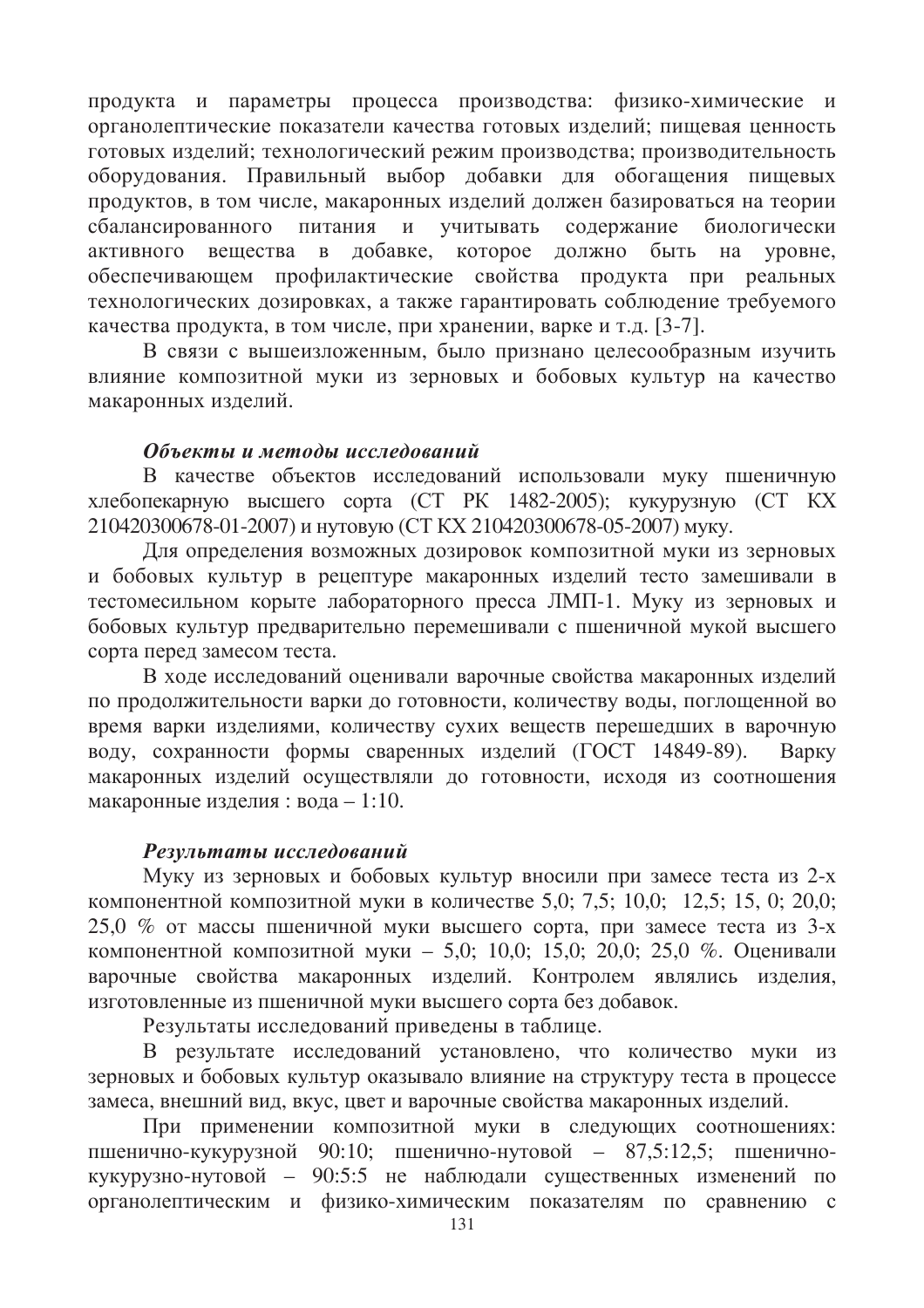контрольным образцом. Макаронные изделия были гладкими, форма соответствовала данному виду изделий, цвет изделий не ухудшается. После варки изделия характеризовались одинаковой с контрольным образцом упругостью, варочная вода также была прозрачной, как в контрольном образце. Однако увеличение дозировок муки из зерновых и бобовых культур в композитной муке ухудшали и органолептические и физико-химические показатели макаронных изделий.

Как видно из данных таблицы, с увеличением дозировок муки из зерновых и бобовых культур до 20 % количество сухих веществ перешедших в варочную воду увеличивается до 41,0 % в пшенично-кукурузной муке, в пшеничнонутовой - до 32,9 %, в пшенично-кукурузно-нутовой - до 37,4 %. Также ухудшился коэффициент увеличения массы изделий соответственно до 19,7; 17,5; 18,6  $\%$  по сравнению с контролем.

| Соотношение                | Сохранность      | Коэффициент Количество |            | Продолжи-      | Состояние     |
|----------------------------|------------------|------------------------|------------|----------------|---------------|
| пшеничной,                 | формы            | увеличения             | СВ, пере-  | тельность      | варочной воды |
| зерновой и                 |                  | массы                  | шедших     | варки до го-   |               |
| бобовой муки,              |                  | изделий, Км            | в варочную | товности,      |               |
| $\%$                       |                  |                        | воду, %    | МИН            |               |
| контроль                   | не деформируют-  | 1,83                   | 7,0        | 7              | прозрачная    |
|                            | ся, не слипаются |                        |            |                |               |
| пшенично-кукурузная        |                  |                        |            |                |               |
| 92,5:7,5                   | не деформируют-  | 1,86                   | 7,00       | $\overline{7}$ | прозрачная    |
|                            | ся, не слипаются |                        |            |                |               |
| 90:10                      | не деформируют-  | 1,78                   | 7,28       | $\overline{7}$ | прозрачная    |
|                            | ся, не слипаются |                        |            |                |               |
| 87,5:12,5                  | слегка слипаются | 1,69                   | 7,98       | $8\,$          | не прозрачная |
| 85:15                      | слегка слипаются | 1,62                   | 8,60       | 8              | не прозрачная |
| 80:20                      | слипаются        | 1,55                   | 9,20       | 9              | не прозрачная |
| 75:25                      | слипаются        | 1,47                   | 9,87       | 10             | не прозрачная |
| пшенично-нутовая           |                  |                        |            |                |               |
| 92,5:7,5                   | не деформируют-  | 1,88                   | 6,80       | $\overline{7}$ | прозрачная    |
|                            | ся, не слипаются |                        |            |                |               |
| 90:10                      | не деформируют-  | 1,84                   | 7,00       | $\overline{7}$ | прозрачная    |
|                            | ся, не слипаются |                        |            |                |               |
| 87,5:12,5                  | не деформируют-  | 1,78                   | 7,32       | $\overline{7}$ | не прозрачная |
|                            | ся, не слипаются |                        |            |                |               |
| 85:15                      | не деформируют-  | 1,64                   | 8,04       | 8              | не прозрачная |
|                            | ся, не слипаются |                        |            |                |               |
| 80:20                      | слегка слипаются | 1,60                   | 8,72       | 8              | не прозрачная |
| 75:25                      | слипаются        | 1,51                   | 9,30       | 9              | не прозрачная |
| пшенично-кукурузно-нутовая |                  |                        |            |                |               |
| 95:2,5:2,5                 | не деформируют-  | 1,92                   | 6,80       | $\overline{7}$ | прозрачная    |
|                            | ся, не слипаются |                        |            |                |               |
| 90:5:5                     | не деформируют-  | 1,82                   | 7,21       | $\overline{7}$ | прозрачная    |
|                            | ся, не слипаются |                        |            |                |               |
| 85:7,5:7,5                 | слегка слипаются | 1,65                   | 8,23       | $8\,$          | не прозрачная |
| 75:12,5:12,5               | слипаются        | 1,49                   | 9,62       | 9              | не прозрачная |

Таблица - Качество макаронных изделий из композитной муки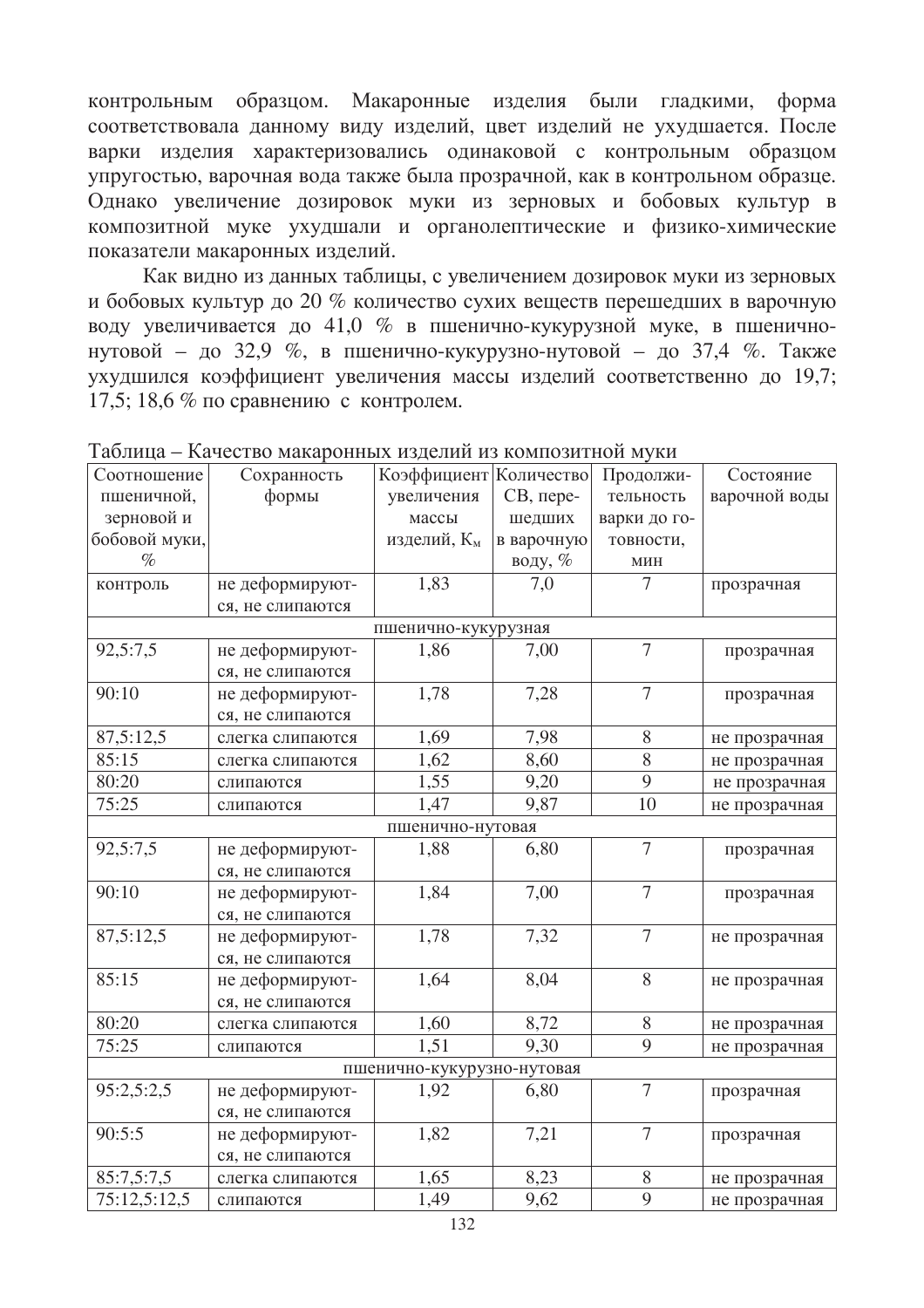Сваренные изделия характеризовались очень вязкой консистенцией, теряли форму и слипались между собой. Согласно анализу данных, представленных выше, внесение муки из зерновых и бобовых культур в количестве более 10-12,5 % не позволяло получать положительного эффекта по исследованным показателям качества готовых изделий и технологического процесса приготовления.

#### Выводы

В результате проведенных исследований установили, что для получения макаронных изделий с хорошими физико-химическими и органолептическими показателями дозировка пшеничной и муки из зерновых и бобовых культур в рецептуре должна быть в следующем соотношении: для пшенично-кукурузной муки - 90:10; для пшенично-нутовой муки - 87,5:12,5; для пшенично-кукурузнонутовой муки - 90:5:5.

#### Библиографический список

1. Медведев, Г.М. Технология макаронных изделий [Текст] / Г.М. Медведев. -СПб.: ГИОРД, 2005.-312 с.

2. Искакова, Г.К. Технология макаронного производства: Сырье и материалы Гекст]: учебное пособие / Г.К. Искакова. – Алматы: Полиграфия-сервис и К°,  $2014. - 208$  с.: -ил.

3. Искакова, Г.К. Технология хлеба и макаронных изделий с применением озонированной и ионоозонированной воды [Текст]: монография / Г.К. Искакова, А.И. Изтаев, Т.К. Кулажанов, М.М. Маемеров, Б.А. Изтаев. – Алматы: АТУ,  $2011 - 216$  c.

4. Осипова, Г. Обогащение макаронных изделий пищевыми волокнами [Текст] / Г. Осипова, С. Корячкина // Хлебопродукты, 2007. - № 11. - С.38-39.

5. Волчков, А. Производство макаронных изделий с использованием альтернативного сырья [Текст] / А. Волчков, Г. Осипова // Хлебопродукты, 2008. - № 2.  $- C.38-39.$ 

6. Бахитов, Т. Ржаной белковый концентрат в производстве макаронных изделий [Текст] / Т. Бахитов // Хлебопродукты, 2009. - № 5. - С.46-47.

7. Росляков, Ю.Ф. Цветокорректирующие добавки для макаронных изделий профилактического действия [Текст] / Ю.Ф. Росляков, И.И. Уварова, Н.А. Шмалько // Пищевая промышленность, 2004. - № 5. – С. 21.